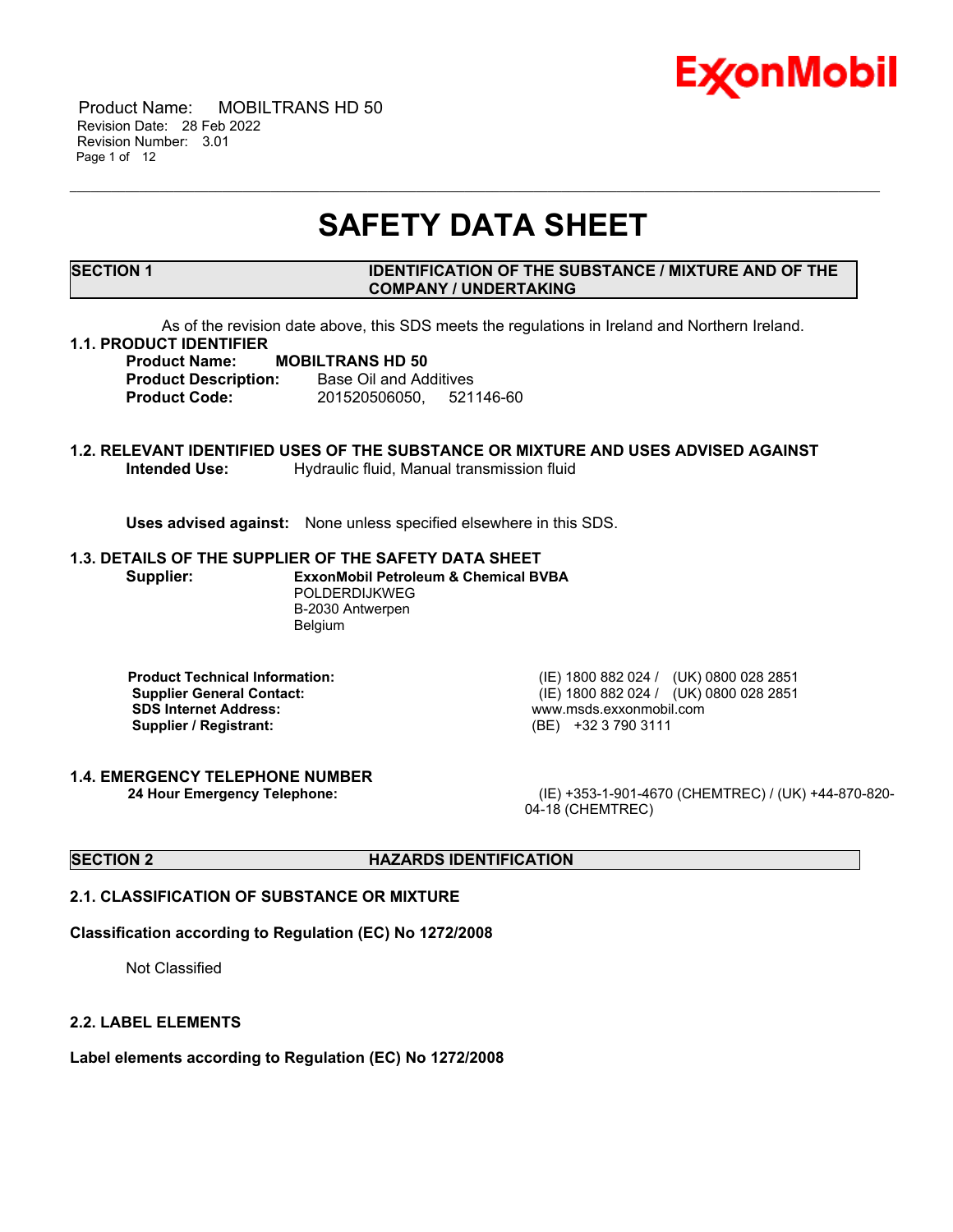

 Product Name: MOBILTRANS HD 50 Revision Date: 28 Feb 2022 Revision Number: 3.01 Page 2 of 12

#### **Hazard Statements:**

Supplemental:

EUH210: Safety data sheet available on request. EUH208: Contains: BENZENE, POLYPROPENE DERIVS., SULFONATED, CALCIUM SALTS May produce an allergic reaction.

\_\_\_\_\_\_\_\_\_\_\_\_\_\_\_\_\_\_\_\_\_\_\_\_\_\_\_\_\_\_\_\_\_\_\_\_\_\_\_\_\_\_\_\_\_\_\_\_\_\_\_\_\_\_\_\_\_\_\_\_\_\_\_\_\_\_\_\_\_\_\_\_\_\_\_\_\_\_\_\_\_\_\_\_\_\_\_\_\_\_\_\_\_\_\_\_\_\_\_\_\_\_\_\_\_\_\_\_\_\_\_\_\_\_\_\_\_

# **2.3. OTHER HAZARDS**

#### **Physical / Chemical Hazards:**

No significant hazards.

#### **Health Hazards:**

High-pressure injection under skin may cause serious damage. Excessive exposure may result in eye, skin, or respiratory irritation.

#### **Environmental Hazards:**

No significant hazards.Material does not meet the criteria for PBT or vPvB in accordance with REACH Annex XIII.

**SECTION 3 COMPOSITION / INFORMATION ON INGREDIENTS**

**3.1. SUBSTANCES** Not Applicable. This material is regulated as a mixture.

#### **3.2. MIXTURES**

This material is defined as a mixture.

#### **Reportable hazardous substance(s) complying with the classification criteria and/or with an exposure limit (OEL)**

| <b>Name</b>                          | CAS#       | EC#       | <b>Registration#</b> | l Concentration | <b>GHS/CLP</b>          |
|--------------------------------------|------------|-----------|----------------------|-----------------|-------------------------|
|                                      |            |           |                      |                 | classification          |
| BENZENESULFONIC ACID, 4-(MONO-C15-   |            | 939-141-6 | 01-2120040541-70     | $0.1 - 5.1\%$   | Skin Sens, 1B H317      |
| 36 BRANCHED ALKYL DERIVS., C24 RICH) |            |           |                      |                 |                         |
| AND BENZENESULFONIC ACID, 4-         |            |           |                      |                 |                         |
| OCTADECYL, CALCIUM SALTS             |            |           |                      |                 |                         |
| <b>ZINC ALKARYLDITHIOPHOSPHATE</b>   | 11059-65-7 | 234-277-6 | 01-2119972705-28     | $1 - 5\%$       | [Aquatic Acute 3 H402], |
|                                      |            |           |                      |                 | Aquatic Chronic 3 H412  |

Note - any classification in brackets is a GHS building block that was not adopted by the EU in the CLP regulation (No 1272/2008) and therefore is not applicable in the EU or in non-EU countries which have implemented the CLP regulation and is shown for informational purposes only.

Note: See SDS Section 16 for full text of hazard statements.

**SECTION 4 FIRST AID MEASURES**

#### **4.1. DESCRIPTION OF FIRST AID MEASURES**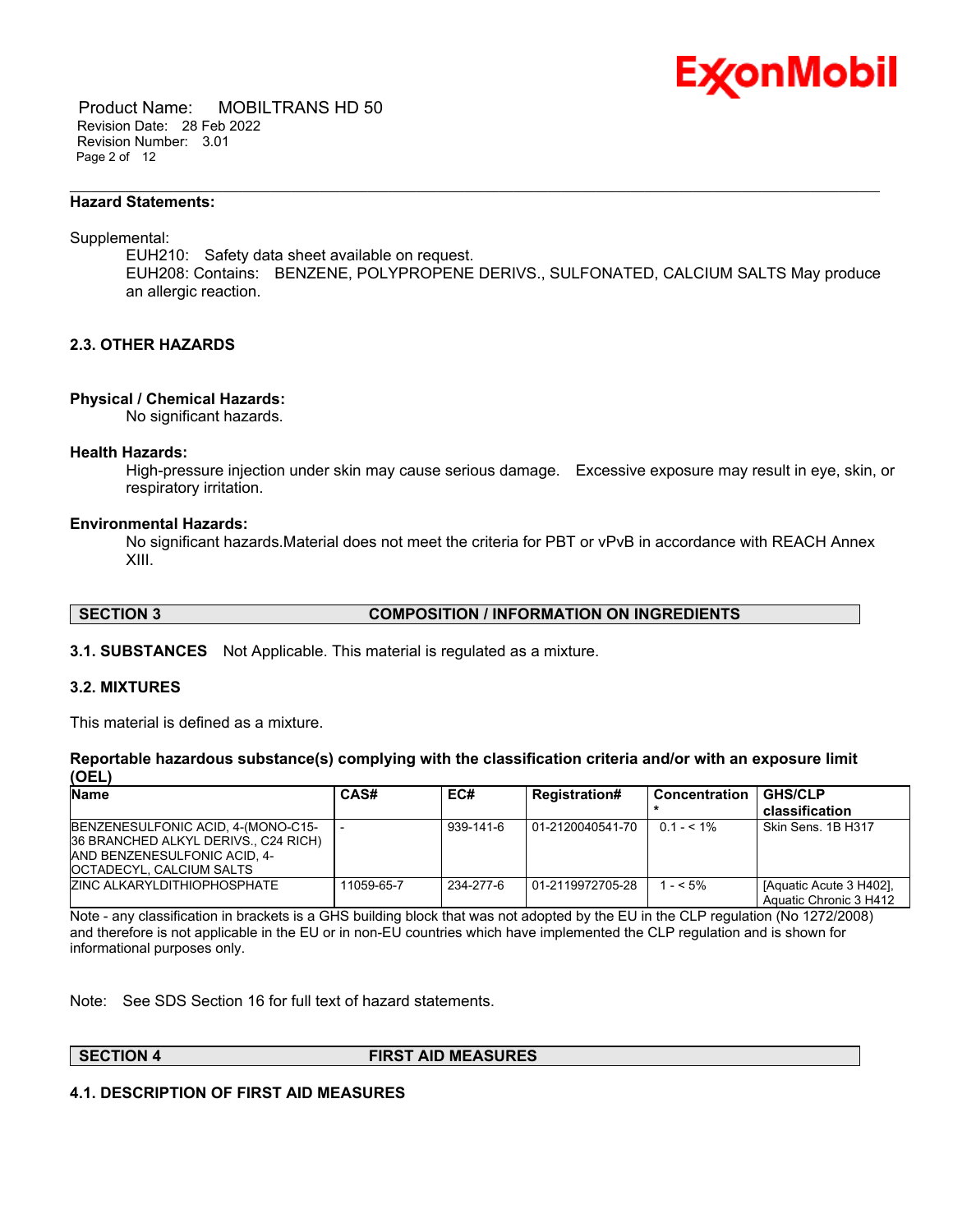

 Product Name: MOBILTRANS HD 50 Revision Date: 28 Feb 2022 Revision Number: 3.01 Page 3 of 12

# **INHALATION**

Remove from further exposure. For those providing assistance, avoid exposure to yourself or others. Use adequate respiratory protection. If respiratory irritation, dizziness, nausea, or unconsciousness occurs, seek immediate medical assistance. If breathing has stopped, assist ventilation with a mechanical device or use mouth-to-mouth resuscitation.

\_\_\_\_\_\_\_\_\_\_\_\_\_\_\_\_\_\_\_\_\_\_\_\_\_\_\_\_\_\_\_\_\_\_\_\_\_\_\_\_\_\_\_\_\_\_\_\_\_\_\_\_\_\_\_\_\_\_\_\_\_\_\_\_\_\_\_\_\_\_\_\_\_\_\_\_\_\_\_\_\_\_\_\_\_\_\_\_\_\_\_\_\_\_\_\_\_\_\_\_\_\_\_\_\_\_\_\_\_\_\_\_\_\_\_\_\_

# **SKIN CONTACT**

Wash contact areas with soap and water. If product is injected into or under the skin, or into any part of the body, regardless of the appearance of the wound or its size, the individual should be evaluated immediately by a physician as a surgical emergency. Even though initial symptoms from high pressure injection may be minimal or absent, early surgical treatment within the first few hours may significantly reduce the ultimate extent of injury.

# **EYE CONTACT**

Flush thoroughly with water. If irritation occurs, get medical assistance.

# **INGESTION**

First aid is normally not required. Seek medical attention if discomfort occurs.

#### **4.2. MOST IMPORTANT SYMPTOMS AND EFFECTS, BOTH ACUTE AND DELAYED**

Local necrosis as evidenced by delayed onset of pain and tissue damage a few hours after injection.

#### **4.3. INDICATION OF ANY IMMEDIATE MEDICAL ATTENTION AND SPECIAL TREATMENT NEEDED**

The need to have special means for providing specific and immediate medical treatment available in the workplace is not expected.

# **SECTION 5 FIRE FIGHTING MEASURES**

# **5.1. EXTINGUISHING MEDIA**

**Suitable Extinguishing Media:** Use water fog, foam, dry chemical or carbon dioxide (CO2) to extinguish flames.

**Unsuitable Extinguishing Media:** Straight streams of water

#### **5.2. SPECIAL HAZARDS ARISING FROM THE SUBSTANCE OR MIXTURE**

**Hazardous Combustion Products:** Aldehydes, Incomplete combustion products, Oxides of carbon, Smoke, Fume, Sulphur oxides

# **5.3. ADVICE FOR FIRE FIGHTERS**

**Fire Fighting Instructions:** Evacuate area. Prevent run-off from fire control or dilution from entering streams, sewers or drinking water supply. Fire-fighters should use standard protective equipment and in enclosed spaces, self-contained breathing apparatus (SCBA). Use water spray to cool fire exposed surfaces and to protect personnel.

**Unusual Fire Hazards:** Pressurised mists may form a flammable mixture.

# **FLAMMABILITY PROPERTIES**

**Flash Point [Method]:** >230°C (446°F) [ASTM D-92] **Upper/Lower Flammable Limits (Approximate volume % in air):** UEL: 7.0 LEL: 0.9 [Estimated] **Autoignition Temperature:** No data available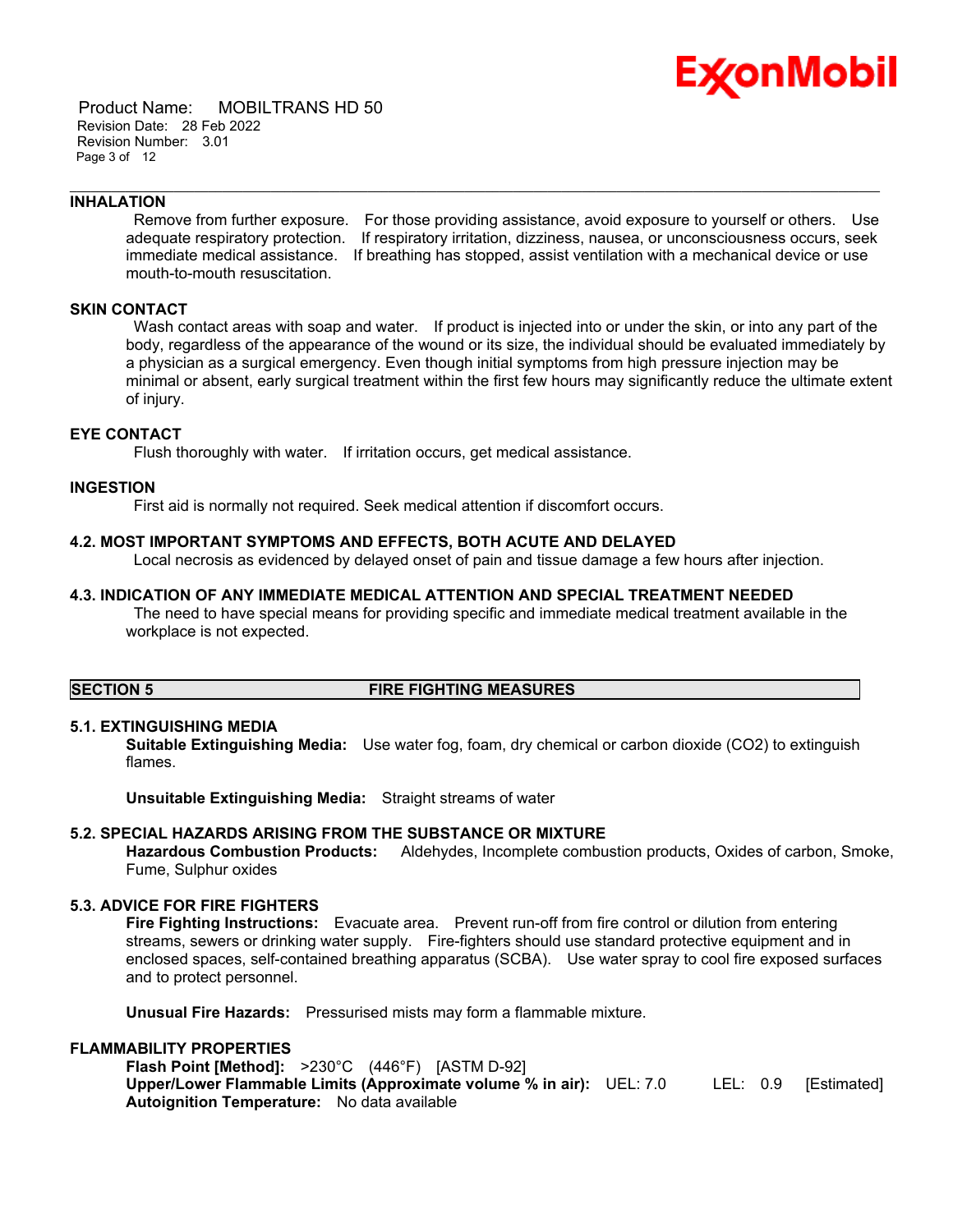

 Product Name: MOBILTRANS HD 50 Revision Date: 28 Feb 2022 Revision Number: 3.01 Page 4 of 12

# **SECTION 6 ACCIDENTAL RELEASE MEASURES**

\_\_\_\_\_\_\_\_\_\_\_\_\_\_\_\_\_\_\_\_\_\_\_\_\_\_\_\_\_\_\_\_\_\_\_\_\_\_\_\_\_\_\_\_\_\_\_\_\_\_\_\_\_\_\_\_\_\_\_\_\_\_\_\_\_\_\_\_\_\_\_\_\_\_\_\_\_\_\_\_\_\_\_\_\_\_\_\_\_\_\_\_\_\_\_\_\_\_\_\_\_\_\_\_\_\_\_\_\_\_\_\_\_\_\_\_\_

#### **6.1. PERSONAL PRECAUTIONS, PROTECTIVE EQUIPMENT AND EMERGENCY PROCEDURES**

#### **NOTIFICATION PROCEDURES**

In the event of a spill or accidental release, notify relevant authorities in accordance with all applicable regulations.

# **PROTECTIVE MEASURES**

Avoid contact with spilled material. See Section 5 for fire fighting information. See the Hazard Identification Section for Significant Hazards. See Section 4 for First Aid Advice. See Section 8 for advice on the minimum requirements for personal protective equipment. Additional protective measures may be necessary, depending on the specific circumstances and/or the expert judgment of the emergency responders.

For emergency responders: Respiratory protection: respiratory protection will be necessary only in special cases, e.g., formation of mists. Half-face or full-face respirator with filter(s) for dust/organic vapor or Self Contained Breathing Apparatus (SCBA) can be used depending on the size of spill and potential level of exposure. If the exposure cannot be completely characterized or an oxygen deficient atmosphere is possible or anticipated, SCBA is recommended. Work gloves that are resistant to hydrocarbons are recommended. Gloves made of polyvinyl acetate (PVA) are not water-resistant and are not suitable for emergency use. Chemical goggles are recommended if splashes or contact with eyes is possible. Small spills: normal antistatic work clothes are usually adequate. Large spills: full body suit of chemical resistant, antistatic material is recommended.

#### **6.2. ENVIRONMENTAL PRECAUTIONS**

Large Spills: Dyke far ahead of liquid spill for later recovery and disposal. Prevent entry into waterways, sewers, basements or confined areas.

# **6.3. METHODS AND MATERIAL FOR CONTAINMENT AND CLEANING UP**

**Land Spill:** Stop leak if you can do so without risk. Recover by pumping or with suitable absorbent.

**Water Spill:** Stop leak if you can do so without risk. Confine the spill immediately with booms. Warn other shipping. Remove from the surface by skimming or with suitable absorbents. Seek the advice of a specialist before using dispersants.

Water spill and land spill recommendations are based on the most likely spill scenario for this material; however, geographic conditions, wind, temperature, (and in the case of a water spill) wave and current direction and speed may greatly influence the appropriate action to be taken. For this reason, local experts should be consulted. Note: Local regulations may prescribe or limit action to be taken.

# **6.4. REFERENCES TO OTHER SECTIONS**

See Sections 8 and 13.

#### **SECTION 7 HANDLING AND STORAGE**

# **7.1. PRECAUTIONS FOR SAFE HANDLING**

Prevent small spills and leakage to avoid slip hazard. Material can accumulate static charges which may cause an electrical spark (ignition source). When the material is handled in bulk, an electrical spark could ignite any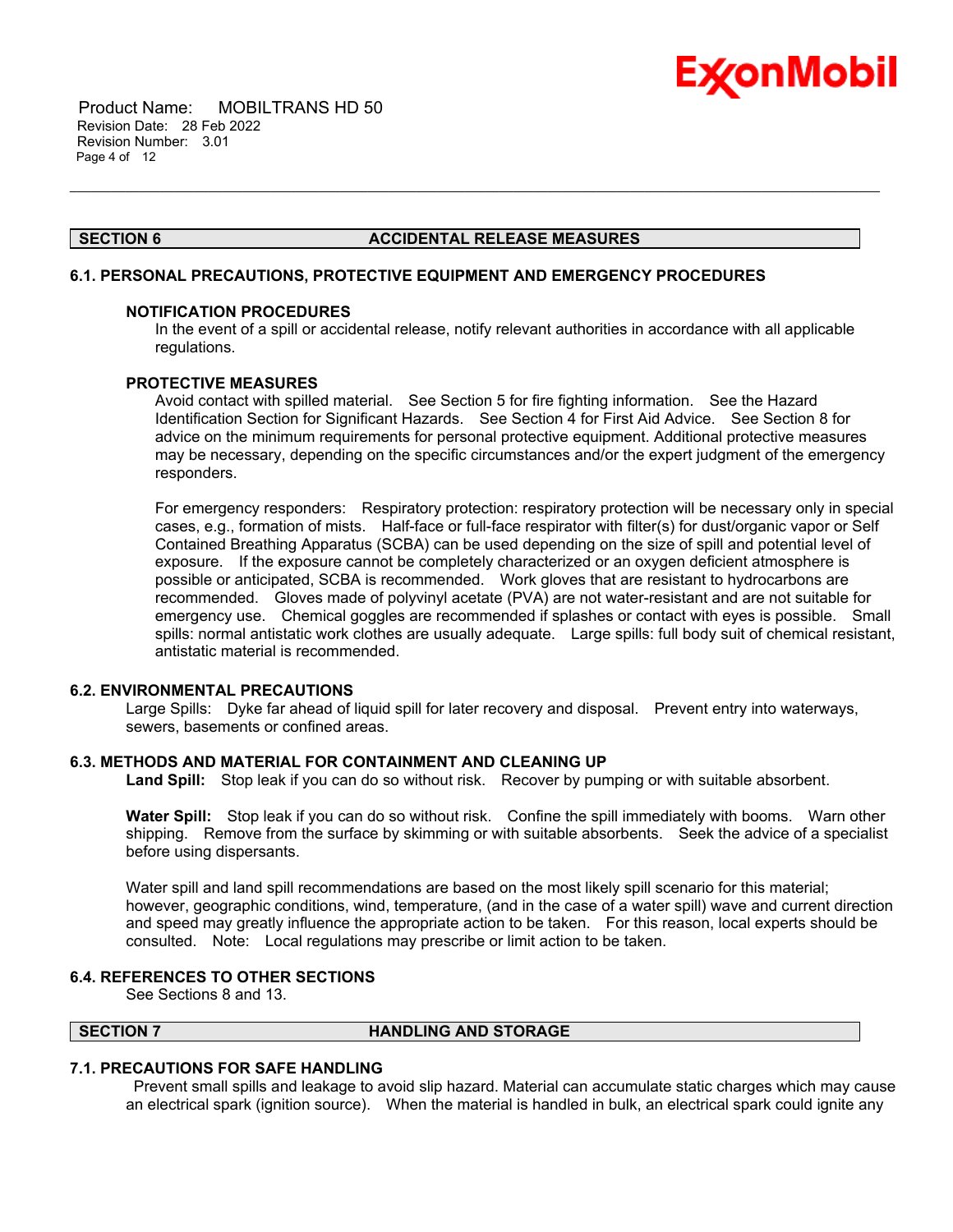

 Product Name: MOBILTRANS HD 50 Revision Date: 28 Feb 2022 Revision Number: 3.01 Page 5 of 12

> flammable vapors from liquids or residues that may be present (e.g., during switch-loading operations). Use proper bonding and/or earthing procedures. However, bonding and earthing may not eliminate the hazard from static accumulation. Consult local applicable standards for guidance. Additional references include American Petroleum Institute 2003 (Protection Against Ignitions Arising out of Static, Lightning and Stray Currents) or National Fire Protection Agency 77 (Recommended Practice on Static Electricity) or CENELEC CLC/TR 50404 (Electrostatics - Code of practice for the avoidance of hazards due to static electricity).

\_\_\_\_\_\_\_\_\_\_\_\_\_\_\_\_\_\_\_\_\_\_\_\_\_\_\_\_\_\_\_\_\_\_\_\_\_\_\_\_\_\_\_\_\_\_\_\_\_\_\_\_\_\_\_\_\_\_\_\_\_\_\_\_\_\_\_\_\_\_\_\_\_\_\_\_\_\_\_\_\_\_\_\_\_\_\_\_\_\_\_\_\_\_\_\_\_\_\_\_\_\_\_\_\_\_\_\_\_\_\_\_\_\_\_\_\_

**Static Accumulator:** This material is a static accumulator.

# **7.2. CONDITIONS FOR SAFE STORAGE, INCLUDING ANY INCOMPATIBILITIES**

The type of container used to store the material may affect static accumulation and dissipation. Do not store in open or unlabelled containers. Keep away from incompatible materials.

# **7.3. SPECIFIC END USES**

Section 1 informs about identified end-uses. No industrial or sector specific guidance available.

# **SECTION 8 EXPOSURE CONTROLS / PERSONAL PROTECTION**

# **8.1. CONTROL PARAMETERS**

**Exposure limits/standards for materials that can be formed when handling this product:** When mists/aerosols can occur the following is recommended: 5 mg/m<sup>3</sup> - ACGIH TLV (inhalable fraction).

Note: Information about recommended monitoring procedures can be obtained from the relevant agency(ies)/institute(s):

IE Health and Safety Executive (HSE) UK Health and Safety Executive (HSE)

# **8.2. EXPOSURE CONTROLS**

# **ENGINEERING CONTROLS**

The level of protection and types of controls necessary will vary depending upon potential exposure conditions. Control measures to consider:

No special requirements under ordinary conditions of use and with adequate ventilation.

#### **PERSONAL PROTECTION**

Personal protective equipment selections vary based on potential exposure conditions such as applications, handling practices, concentration and ventilation. Information on the selection of protective equipment for use with this material, as provided below, is based upon intended, normal usage.

**Respiratory Protection:** If engineering controls do not maintain airborne contaminant concentrations at a level which is adequate to protect worker health, an approved respirator may be appropriate. Respirator selection, use, and maintenance must be in accordance with regulatory requirements, if applicable. Types of respirators to be considered for this material include:

No special requirements under ordinary conditions of use and with adequate ventilation.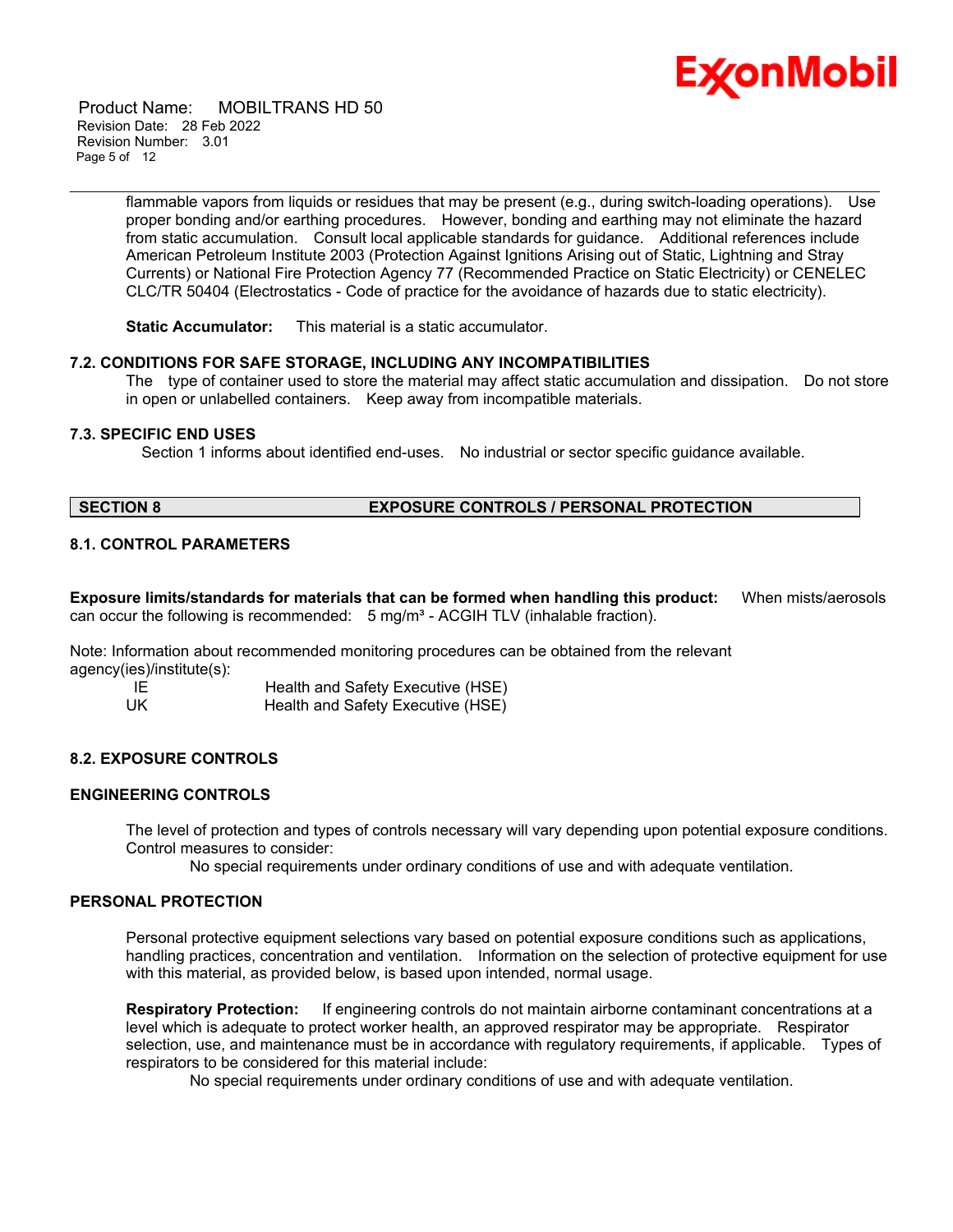

 Product Name: MOBILTRANS HD 50 Revision Date: 28 Feb 2022 Revision Number: 3.01 Page 6 of 12

> For high airborne concentrations, use an approved supplied-air respirator, operated in positive pressure mode. Supplied air respirators with an escape bottle may be appropriate when oxygen levels are inadequate, gas/vapour warning properties are poor, or if air purifying filter capacity/rating may be exceeded.

\_\_\_\_\_\_\_\_\_\_\_\_\_\_\_\_\_\_\_\_\_\_\_\_\_\_\_\_\_\_\_\_\_\_\_\_\_\_\_\_\_\_\_\_\_\_\_\_\_\_\_\_\_\_\_\_\_\_\_\_\_\_\_\_\_\_\_\_\_\_\_\_\_\_\_\_\_\_\_\_\_\_\_\_\_\_\_\_\_\_\_\_\_\_\_\_\_\_\_\_\_\_\_\_\_\_\_\_\_\_\_\_\_\_\_\_\_

**Hand Protection:** Any specific glove information provided is based on published literature and glove manufacturer data. Glove suitability and breakthrough time will differ depending on the specific use conditions. Contact the glove manufacturer for specific advice on glove selection and breakthrough times for your use conditions. Inspect and replace worn or damaged gloves. The types of gloves to be considered for this material include:

No protection is ordinarily required under normal conditions of use.

**Eye Protection:** If contact is likely, safety glasses with side shields are recommended.

**Skin and Body Protection:** Any specific clothing information provided is based on published literature or manufacturer data. The types of clothing to be considered for this material include:

No skin protection is ordinarily required under normal conditions of use. In accordance with good industrial hygiene practices, precautions should be taken to avoid skin contact.

**Specific Hygiene Measures:** Always observe good personal hygiene measures, such as washing after handling the material and before eating, drinking, and/or smoking. Routinely wash work clothing and protective equipment to remove contaminants. Discard contaminated clothing and footwear that cannot be cleaned. Practice good housekeeping.

# **ENVIRONMENTAL CONTROLS**

Comply with applicable environmental regulations limiting discharge to air, water and soil. Protect the environment by applying appropriate control measures to prevent or limit emissions.

# **SECTION 9 PHYSICAL AND CHEMICAL PROPERTIES**

**Note: Physical and chemical properties are provided for safety, health and environmental considerations only and may not fully represent product specifications. Contact the Supplier for additional information.**

# **9.1. INFORMATION ON BASIC PHYSICAL AND CHEMICAL PROPERTIES**

**Physical State:** Liquid **Colour:** Brown **Odour:** Characteristic **Odour Threshold:** No data available **pH:** Not technically feasible **Melting Point:** Not technically feasible **Freezing Point:** No data available **Initial Boiling Point / and Boiling Range:** > 316°C (600°F) [Estimated] **Flash Point [Method]:** >230°C (446°F) [ASTM D-92] **Evaporation Rate (n-butyl acetate = 1):** No data available **Flammability (Solid, Gas):** Not technically feasible **Upper/Lower Flammable Limits (Approximate volume % in air):** UEL: 7.0 LEL: 0.9 [Estimated] **Vapour Pressure:** < 0.013 kPa (0.1 mm Hg) at 20 °C [Estimated] **Vapour Density (Air = 1):** > 2 at 101 kPa [Estimated]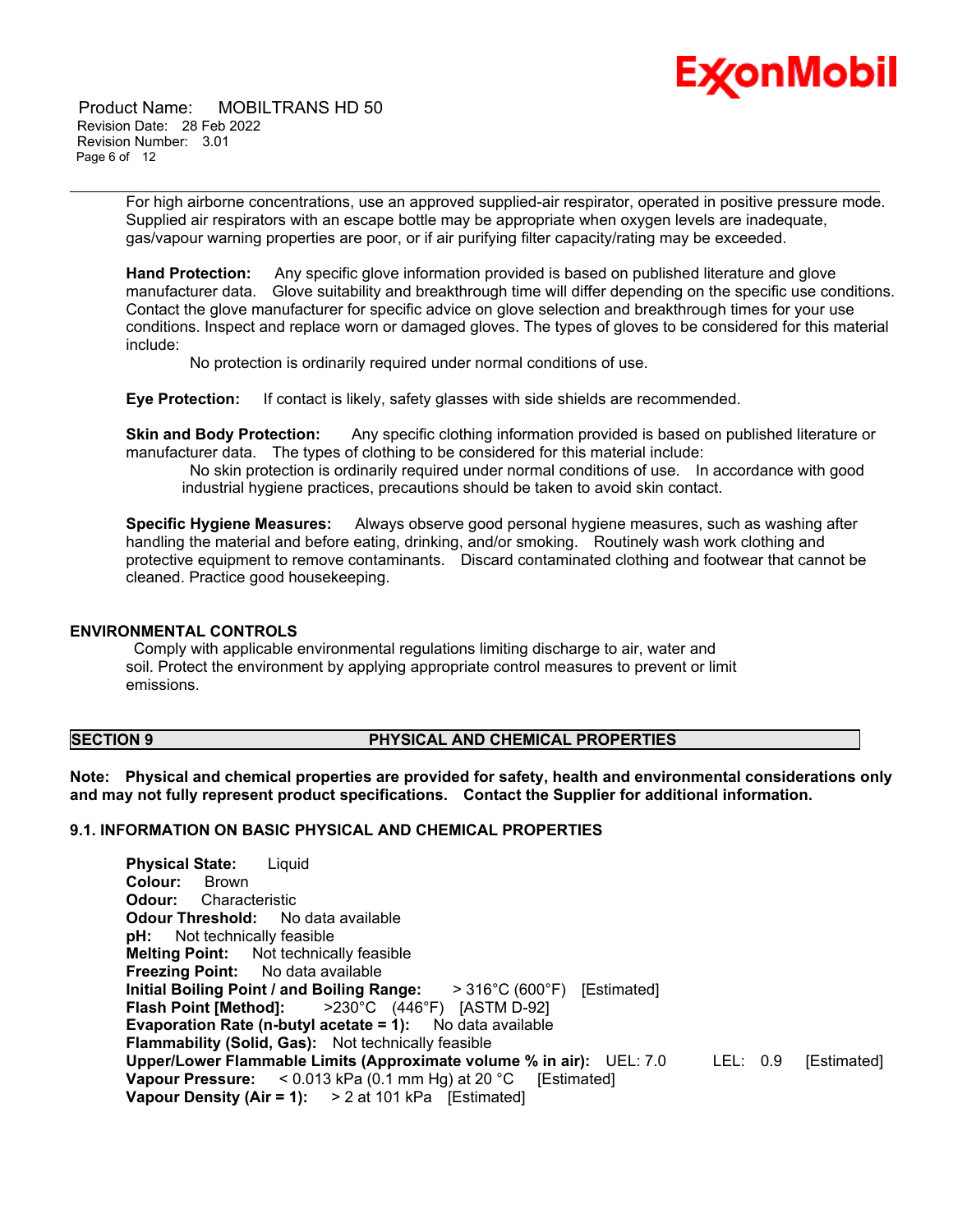

 Product Name: MOBILTRANS HD 50 Revision Date: 28 Feb 2022 Revision Number: 3.01 Page 7 of 12

> **Relative Density (at 15 °C):** 0.906 [test method unavailable] **Solubility(ies): water** Negligible **Partition coefficient (n-Octanol/Water Partition Coefficient):** > 3.5 [Estimated] **Autoignition Temperature:** No data available **Decomposition Temperature:** No data available **Viscosity:** 195 cSt (195 mm2/sec) at 40ºC | 18.1 cSt (18.1 mm2/sec) at 100°C [ASTM D 445] **Explosive Properties:** None **Oxidizing Properties:** None

\_\_\_\_\_\_\_\_\_\_\_\_\_\_\_\_\_\_\_\_\_\_\_\_\_\_\_\_\_\_\_\_\_\_\_\_\_\_\_\_\_\_\_\_\_\_\_\_\_\_\_\_\_\_\_\_\_\_\_\_\_\_\_\_\_\_\_\_\_\_\_\_\_\_\_\_\_\_\_\_\_\_\_\_\_\_\_\_\_\_\_\_\_\_\_\_\_\_\_\_\_\_\_\_\_\_\_\_\_\_\_\_\_\_\_\_\_

# **9.2. OTHER INFORMATION**

**Pour Point:** -12°C (10°F) [ASTM D97] **DMSO Extract (mineral oil only), IP-346:** < 3 %wt

#### **SECTION 10 STABILITY AND REACTIVITY**

**10.1. REACTIVITY:** See sub-sections below.

**10.2. CHEMICAL STABILITY:** Material is stable under normal conditions.

**10.3. POSSIBILITY OF HAZARDOUS REACTIONS:** Hazardous polymerization will not occur.

**10.4. CONDITIONS TO AVOID:** Excessive heat. High energy sources of ignition.

**10.5. INCOMPATIBLE MATERIALS:** Strong oxidisers

**10.6. HAZARDOUS DECOMPOSITION PRODUCTS:** Material does not decompose at ambient temperatures.

# **SECTION 11 TOXICOLOGICAL INFORMATION**

# **11.1. INFORMATION ON TOXICOLOGICAL EFFECTS**

| <b>Hazard Class</b>                                               | <b>Conclusion / Remarks</b>                                                                      |
|-------------------------------------------------------------------|--------------------------------------------------------------------------------------------------|
| <b>Inhalation</b>                                                 |                                                                                                  |
| Acute Toxicity: No end point data for<br>material.                | Minimally Toxic. Based on assessment of the components.                                          |
| Irritation: No end point data for material.                       | Negligible hazard at ambient/normal handling temperatures.                                       |
| Ingestion                                                         |                                                                                                  |
| Acute Toxicity: No end point data for<br>material.                | Minimally Toxic. Based on assessment of the components.                                          |
| <b>Skin</b>                                                       |                                                                                                  |
| Acute Toxicity: No end point data for<br>material.                | Minimally Toxic. Based on assessment of the components.                                          |
| Skin Corrosion/Irritation: No end point data<br>for material.     | Negligible irritation to skin at ambient temperatures. Based on<br>assessment of the components. |
| Eye                                                               |                                                                                                  |
| Serious Eye Damage/Irritation: No end point<br>data for material. | May cause mild, short-lasting discomfort to eyes. Based on<br>assessment of the components.      |
| <b>Sensitisation</b>                                              |                                                                                                  |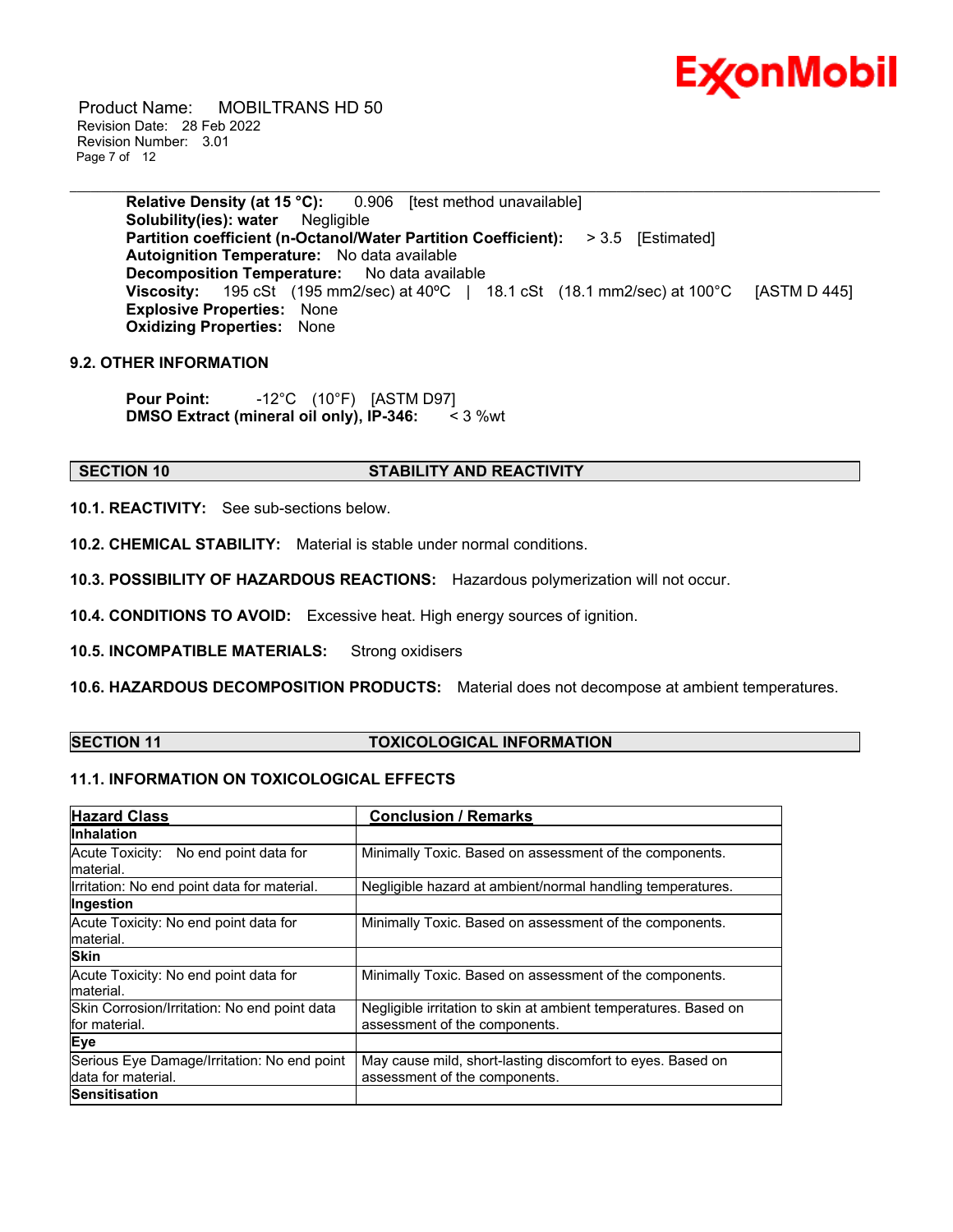

 Product Name: MOBILTRANS HD 50 Revision Date: 28 Feb 2022 Revision Number: 3.01 Page 8 of 12

| Respiratory Sensitization: No end point data<br>lfor material. | Not expected to be a respiratory sensitizer.                                                          |
|----------------------------------------------------------------|-------------------------------------------------------------------------------------------------------|
| Skin Sensitization: No end point data for                      | Not expected to be a skin sensitizer. Based on assessment of the                                      |
| material.                                                      | components.                                                                                           |
| <b>Aspiration:</b> Data available.                             | Not expected to be an aspiration hazard.<br>Based on physico-<br>chemical properties of the material. |
| Germ Cell Mutagenicity: No end point data<br>lfor material.    | Not expected to be a germ cell mutagen. Based on assessment of<br>the components.                     |
|                                                                |                                                                                                       |
| <b>Carcinogenicity:</b> No end point data for                  | Not expected to cause cancer. Based on assessment of the                                              |
| material.                                                      | components.                                                                                           |
| Reproductive Toxicity: No end point data                       | Not expected to be a reproductive toxicant. Based on assessment                                       |
| for material.                                                  | of the components.                                                                                    |
| <b>Lactation:</b> No end point data for material.              | Not expected to cause harm to breast-fed children.                                                    |
| Specific Target Organ Toxicity (STOT)                          |                                                                                                       |
| Single Exposure: No end point data for                         | Not expected to cause organ damage from a single exposure.                                            |
| material.                                                      |                                                                                                       |
| Repeated Exposure: No end point data for                       | Not expected to cause organ damage from prolonged or repeated                                         |
| Imaterial.                                                     | exposure. Based on assessment of the components.                                                      |

\_\_\_\_\_\_\_\_\_\_\_\_\_\_\_\_\_\_\_\_\_\_\_\_\_\_\_\_\_\_\_\_\_\_\_\_\_\_\_\_\_\_\_\_\_\_\_\_\_\_\_\_\_\_\_\_\_\_\_\_\_\_\_\_\_\_\_\_\_\_\_\_\_\_\_\_\_\_\_\_\_\_\_\_\_\_\_\_\_\_\_\_\_\_\_\_\_\_\_\_\_\_\_\_\_\_\_\_\_\_\_\_\_\_\_\_\_

# **OTHER INFORMATION**

# **For the product itself:**

Component concentrations in this formulation would not be expected to cause skin sensitization, based on tests of the components, this formulation, or similar formulations.

# **Contains:**

Base oil severely refined: Not carcinogenic in animal studies. Representative material passes IP-346, Modified Ames test, and/or other screening tests. Dermal and inhalation studies showed minimal effects; lung non-specific infiltration of immune cells, oil deposition and minimal granuloma formation. Not sensitising in test animals.

#### **SECTION 12 ECOLOGICAL INFORMATION**

The information given is based on data for the material, components of the material, or for similar materials, through the application of bridging principals.

# **12.1. TOXICITY**

Material -- Not expected to be harmful to aquatic organisms.

# **12.2. PERSISTENCE AND DEGRADABILITY**

#### **Biodegradation:**

Base oil component -- Expected to be inherently biodegradable

# **12.3. BIOACCUMULATIVE POTENTIAL**

 Base oil component -- Has the potential to bioaccumulate, however metabolism or physical properties may reduce the bioconcentration or limit bioavailability.

# **12.4. MOBILITY IN SOIL**

 Base oil component -- Low solubility and floats and is expected to migrate from water to the land. Expected to partition to sediment and wastewater solids.

# **12.5. PERSISTENCE, BIOACCUMULATION AND TOXICITY FOR SUBSTANCE(S)**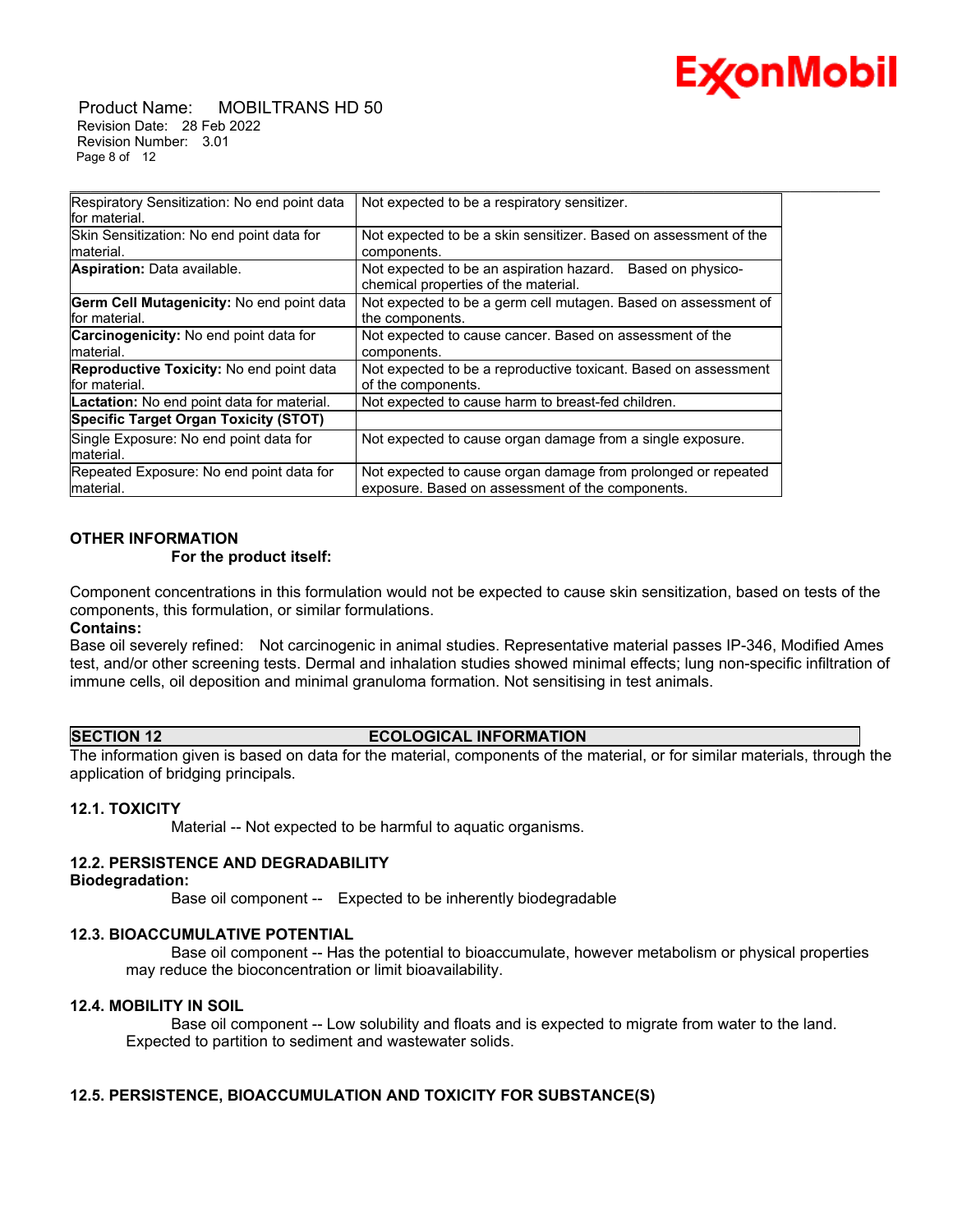

 Product Name: MOBILTRANS HD 50 Revision Date: 28 Feb 2022 Revision Number: 3.01 Page 9 of 12

Material does not meet the Reach Annex XIII criteria for PBT or vPvB.

# **12.6. OTHER ADVERSE EFFECTS**

No adverse effects are expected.

#### **SECTION 13 DISPOSAL CONSIDERATIONS**

\_\_\_\_\_\_\_\_\_\_\_\_\_\_\_\_\_\_\_\_\_\_\_\_\_\_\_\_\_\_\_\_\_\_\_\_\_\_\_\_\_\_\_\_\_\_\_\_\_\_\_\_\_\_\_\_\_\_\_\_\_\_\_\_\_\_\_\_\_\_\_\_\_\_\_\_\_\_\_\_\_\_\_\_\_\_\_\_\_\_\_\_\_\_\_\_\_\_\_\_\_\_\_\_\_\_\_\_\_\_\_\_\_\_\_\_\_

Disposal recommendations based on material as supplied. Disposal must be in accordance with current applicable laws and regulations, and material characteristics at time of disposal.

# **13.1. WASTE TREATMENT METHODS**

Product is suitable for burning in an enclosed controlled burner for fuel value or disposal by supervised incineration at very high temperatures to prevent formation of undesirable combustion products.

# **European Waste Code:** 13 02 05\*

NOTE: These codes are assigned based upon the most common uses for this material and may not reflect contaminants resulting from actual use. Waste producers need to assess the actual process used when generating the waste and its contaminants in order to assign the proper waste disposal code(s).

This material is considered as hazardous waste pursuant to The Hazardous Waste Regulations (HWR), and subject to the provisions of those Regulations.

**Empty Container Warning** Empty Container Warning (where applicable): Empty containers may contain residue and can be dangerous. Do not attempt to refill or clean containers without proper instructions. Empty drums should be completely drained and safely stored until appropriately reconditioned or disposed. Empty containers should be taken for recycling, recovery, or disposal through suitably qualified or licensed contractor and in accordance with governmental regulations. DO NOT PRESSURISE, CUT, WELD, BRAZE, SOLDER, DRILL, GRIND, OR EXPOSE SUCH CONTAINERS TO HEAT, FLAME, SPARKS, STATIC ELECTRICITY, OR OTHER SOURCES OF IGNITION. THEY MAY EXPLODE AND CAUSE INJURY OR DEATH.

# **SECTION 14 TRANSPORT INFORMATION**

**LAND (ADR/RID): 14.1-14.6** Not Regulated for Land Transport

**INLAND WATERWAYS (ADN): 14.1-14.6** Not Regulated for Inland Waterways Transport

**SEA (IMDG): 14.1-14.6** Not Regulated for Sea Transport according to IMDG-Code

# **SEA (MARPOL 73/78 Convention - Annex II):**

- **14.7. Transport in bulk according to Annex II of MARPOL 73/78 and the IBC Code** Not classified according to Annex II
- **AIR (IATA): 14.1-14.6** Not Regulated for Air Transport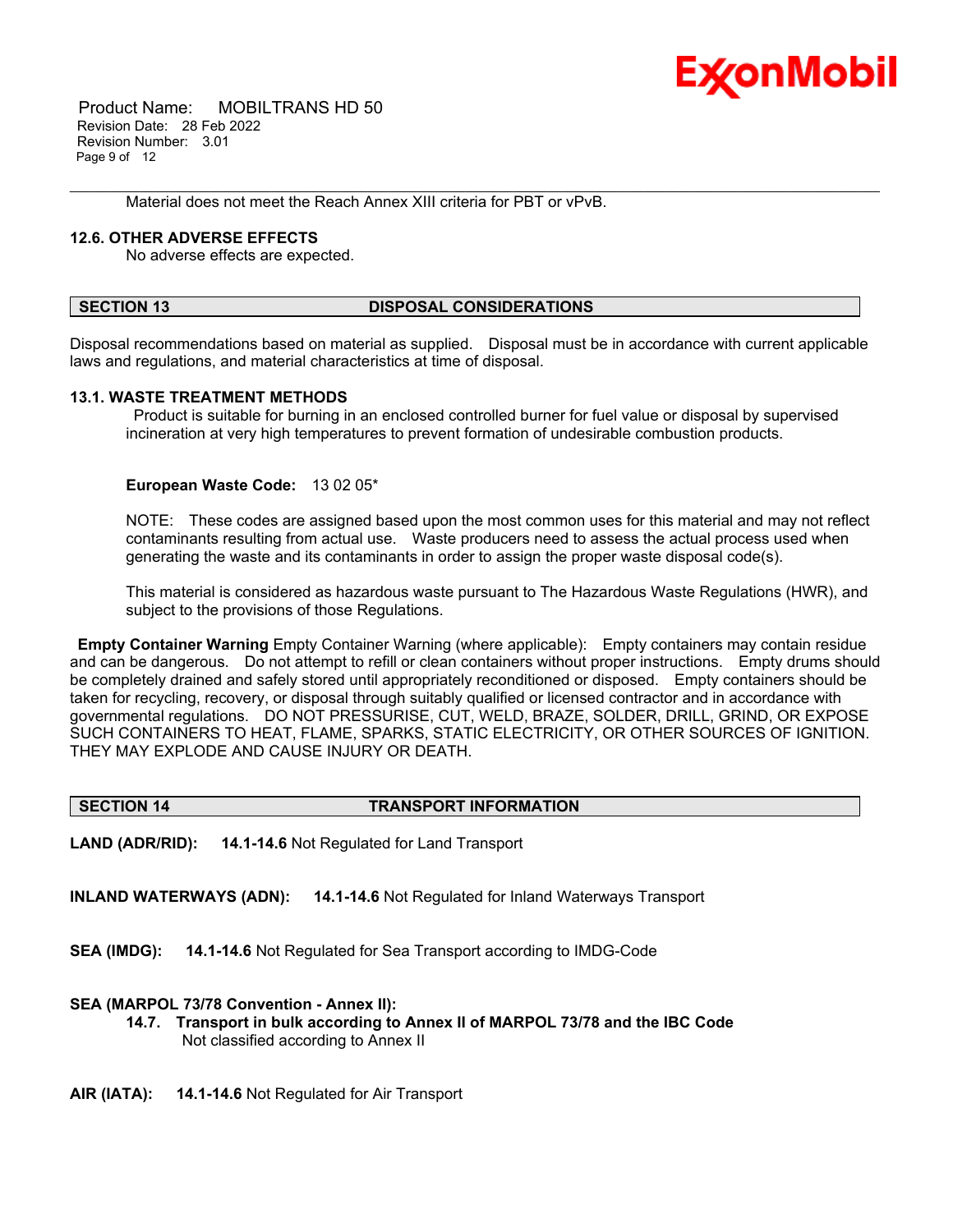

 Product Name: MOBILTRANS HD 50 Revision Date: 28 Feb 2022 Revision Number: 3.01 Page 10 of 12

# **SECTION 15 REGULATORY INFORMATION**

#### **REGULATORY STATUS AND APPLICABLE LAWS AND REGULATIONS**

**Listed or exempt from listing/notification on the following chemical inventories :** AIIC, DSL, ENCS, IECSC, ISHL, KECI, PICCS, TCSI, TSCA

\_\_\_\_\_\_\_\_\_\_\_\_\_\_\_\_\_\_\_\_\_\_\_\_\_\_\_\_\_\_\_\_\_\_\_\_\_\_\_\_\_\_\_\_\_\_\_\_\_\_\_\_\_\_\_\_\_\_\_\_\_\_\_\_\_\_\_\_\_\_\_\_\_\_\_\_\_\_\_\_\_\_\_\_\_\_\_\_\_\_\_\_\_\_\_\_\_\_\_\_\_\_\_\_\_\_\_\_\_\_\_\_\_\_\_\_\_

# **15.1. SAFETY, HEALTH AND ENVIRONMENTAL REGULATIONS/LEGISLATION SPECIFIC FOR THE SUBSTANCE OR MIXTURE**

# **Applicable EU Directives and Regulations:**

 1907/2006 [... on the Registration, Evaluation, Authorisation and Restriction of Chemicals ... and amendments thereto] 1272/2008 [on classification, labelling and packaging of substances and mixtures.. and amendments thereto]

# **REACH Restrictions on the manufacturing, placing on the market and use of certain dangerous substances, mixtures and articles (Annex XVII):**

The following entries of Annex XVII may be considered for this product: None

# **15.2. CHEMICAL SAFETY ASSESSMENT**

**REACH Information:** A Chemical Safety Assessment has been carried out for one or more substances present in the material.

# **SECTION 16 OTHER INFORMATION**

**REFERENCES:** Sources of information used in preparing this SDS included one or more of the following: results from in house or supplier toxicology studies, CONCAWE Product Dossiers, publications from other trade associations, such as the EU Hydrocarbon Solvents REACH Consortium, U.S. HPV Program Robust Summaries, the EU IUCLID Data Base, U.S. NTP publications, and other sources, as appropriate.

List of abbreviations and acronyms that could be (but not necessarily are) used in this safety data sheet:

| Acronym          | <b>Full text</b>                                                                              |
|------------------|-----------------------------------------------------------------------------------------------|
| N/A              | Not applicable                                                                                |
| N/D              | Not determined                                                                                |
| NE.              | Not established                                                                               |
| <b>VOC</b>       | Volatile Organic Compound                                                                     |
| AIIC             | Australian Inventory of Industrial Chemicals                                                  |
| <b>AIHA WEEL</b> | American Industrial Hygiene Association Workplace Environmental Exposure Limits               |
| ASTM             | ASTM International, originally known as the American Society for Testing and Materials (ASTM) |
| <b>DSL</b>       | Domestic Substance List (Canada)                                                              |
| <b>EINECS</b>    | European Inventory of Existing Commercial Substances                                          |
| <b>ELINCS</b>    | European List of Notified Chemical Substances                                                 |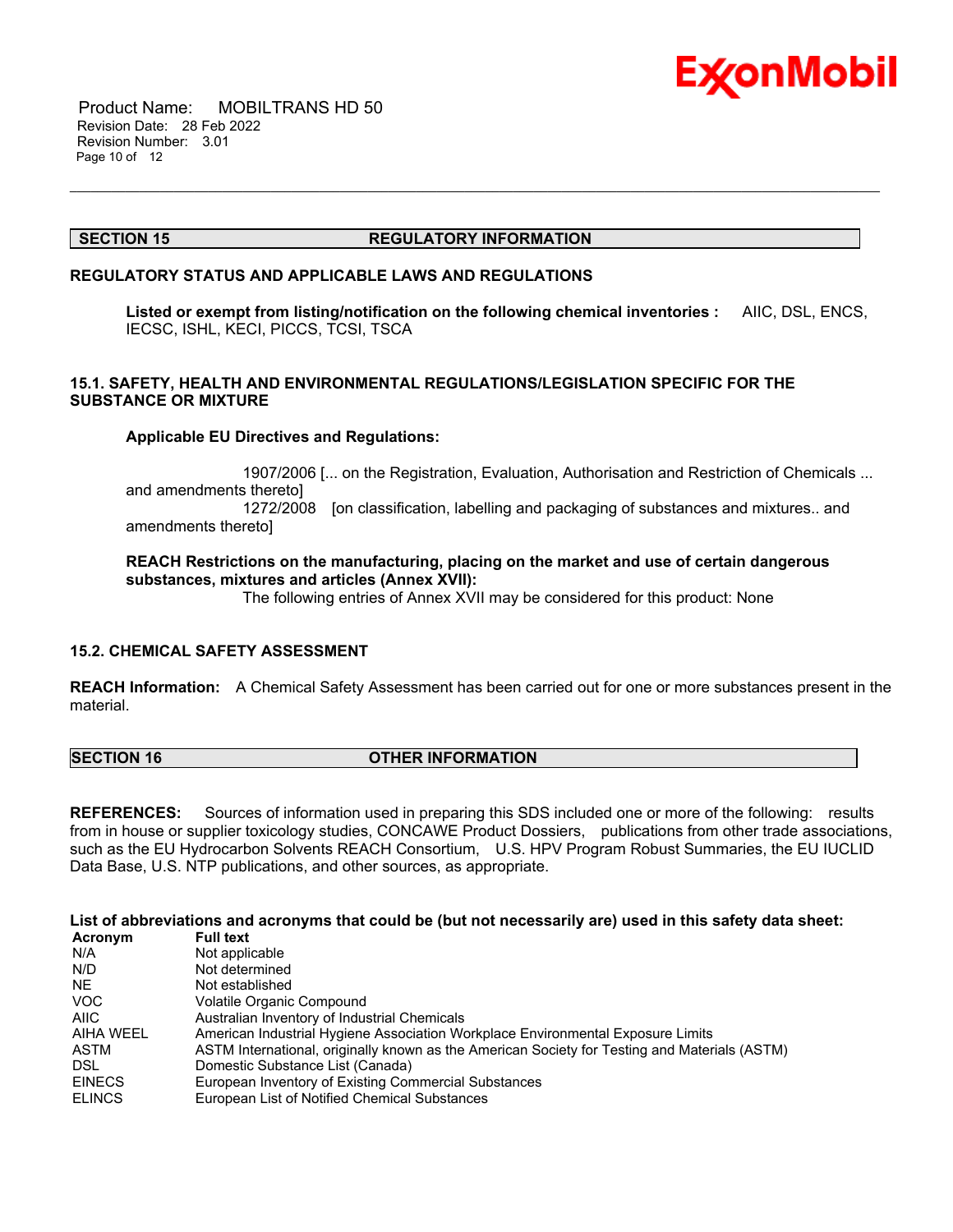

 Product Name: MOBILTRANS HD 50 Revision Date: 28 Feb 2022 Revision Number: 3.01 Page 11 of 12

| <b>ENCS</b>  | Existing and new Chemical Substances (Japanese inventory)                                        |
|--------------|--------------------------------------------------------------------------------------------------|
| <b>IECSC</b> | Inventory of Existing Chemical Substances in China                                               |
| <b>KECI</b>  | Korean Existing Chemicals Inventory                                                              |
| <b>NDSL</b>  | Non-Domestic Substances List (Canada)                                                            |
| <b>NZIOC</b> | New Zealand Inventory of Chemicals                                                               |
| <b>PICCS</b> | <b>Philippine Inventory of Chemicals and Chemical Substances</b>                                 |
| TLV          | Threshold Limit Value (American Conference of Governmental Industrial Hygienists)                |
| <b>TSCA</b>  | Toxic Substances Control Act (U.S. inventory)                                                    |
| <b>UVCB</b>  | Substances of Unknown or Variable composition, Complex reaction products or Biological materials |
| LC.          | Lethal Concentration                                                                             |
| LD.          | Lethal Dose                                                                                      |
| LL           | Lethal Loading                                                                                   |
| EC           | <b>Effective Concentration</b>                                                                   |
| EL           | Effective Loading                                                                                |
| <b>NOEC</b>  | No Observable Effect Concentration                                                               |
| <b>NOELR</b> | No Observable Effect Loading Rate                                                                |

\_\_\_\_\_\_\_\_\_\_\_\_\_\_\_\_\_\_\_\_\_\_\_\_\_\_\_\_\_\_\_\_\_\_\_\_\_\_\_\_\_\_\_\_\_\_\_\_\_\_\_\_\_\_\_\_\_\_\_\_\_\_\_\_\_\_\_\_\_\_\_\_\_\_\_\_\_\_\_\_\_\_\_\_\_\_\_\_\_\_\_\_\_\_\_\_\_\_\_\_\_\_\_\_\_\_\_\_\_\_\_\_\_\_\_\_\_

# **KEY TO THE H-CODES CONTAINED IN SECTION 3 OF THIS DOCUMENT (for information only):**

Skin Sens. 1 H317: May cause allergic skin reaction; Skin Sensitization, Cat 1 [Aquatic Acute 3 H402]: Harmful to aquatic life; Acute Env Tox, Cat 3 Aquatic Chronic 3 H412: Harmful to aquatic life with long lasting effects; Chronic Env Tox, Cat 3

# **THIS SAFETY DATA SHEET CONTAINS THE FOLLOWING REVISIONS:**

Section 13: European Waste Code Hazardous Note information was modified.

----------------------------------------------------------------------------------------------------------------------------------------------------- The information and recommendations contained herein are, to the best of ExxonMobil's knowledge and belief, accurate and reliable as of the date issued. You can contact ExxonMobil to insure that this document is the most current available from ExxonMobil. The information and recommendations are offered for the user's consideration and examination. It is the user's responsibility to satisfy itself that the product is suitable for the intended use. If buyer repackages this product, it is the user's responsibility to insure proper health, safety and other necessary information is included with and/or on the container. Appropriate warnings and safe-handling procedures should be provided to handlers and users. Alteration of this document is strictly prohibited. Except to the extent required by law, republication or retransmission of this document, in whole or in part, is not permitted. The term, "ExxonMobil" is used for convenience, and may include any one or more of ExxonMobil Chemical Company, Exxon Mobil Corporation, or any affiliates in which they directly or indirectly hold any interest.

Internal Use Only MHC: 0B, 0B, 0, 0, 0, 0 **PPEC: A** 

DGN: 2005855XIE (545262)

This product is not classified for human health and environmental hazards, and an exposure scenario is not required. This SDS conveys the appropriate risk management measures.

-----------------------------------------------------------------------------------------------------------------------------------------------------

-----------------------------------------------------------------------------------------------------------------------------------------------------

**ANNEX**